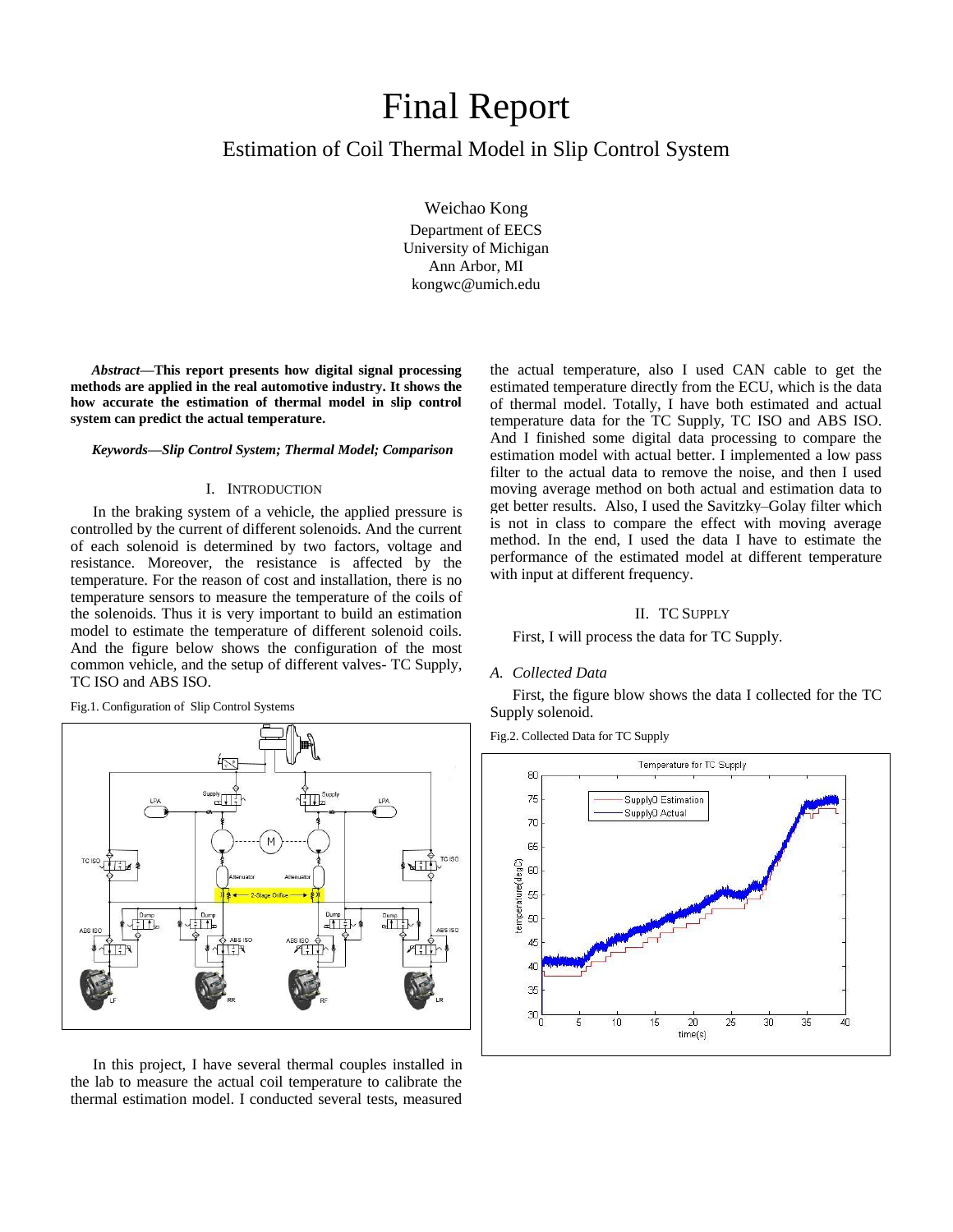# *B. Implementing Low Pass Filter (In- Class Method)*

From the collected data, we noticed that there is some noise in the actual temperature. To remove the noise, I implemented a low pass filter. The low pass filter I implemented is the following.

$$
H(z) = \frac{1}{0.25z^3 + 0.25z^2 + 0.25z + 0.25}
$$

From the plot below, we can see that after implementing the low pass filter, the noise in the actual signal decreases. But there still exists some noise.

Fig.3. TC Supply Actual Signal with Low Pass Filter



## *C. Implementing Moving Average Method (In- Class Method)*

From the plot above, we can see that there still exists noise in the actual temperature, so I implemented moving average method to smooth the signal.

And for the estimated signal, because the resolution for the model is 1 degree, so I also needed to smooth the signal. Thus moving average is also applied. And I chose 600 points to smooth the data. Here are the results.

Fig.4. TC Supply Signal with Moving Average



From the plot, we can see that both of the signals became much smoother.

# *D. Implementing Savitzky- Golay filter (Out of Class Method)*

Besides the above two in- class methods, I also tried to use the out of class method (Savitzky- Golay filter) to smooth the data, and to compare the result with that of moving average method.

A Savitzky–Golay filter is a [digital filter](http://en.wikipedia.org/wiki/Digital_filter) that can be applied to a set of [digital data](http://en.wikipedia.org/wiki/Digital_data) points for the purpose of [smoothing](http://en.wikipedia.org/wiki/Smoothing) the data, that is, to increase the [signal-to-noise](http://en.wikipedia.org/wiki/Signal-to-noise_ratio)  [ratio](http://en.wikipedia.org/wiki/Signal-to-noise_ratio) without greatly distorting the signal. This is achieved, in a process known as [convolution,](http://en.wikipedia.org/wiki/Convolution) by fitting successive sub-sets of adjacent data points with a low-degree [polynomial](http://en.wikipedia.org/wiki/Polynomial) by the method of [linear least squares](http://en.wikipedia.org/wiki/Linear_least_squares_(mathematics)) . When the data points are equally spaced an [analytical solution](http://en.wikipedia.org/wiki/Analytical_solution) to the least-squares equations can be found, in the form of a single set of "convolution coefficients" that can be applied to all data subsets, to give estimates of the smoothed signal.

In MATLAB, I used the function 'sgolayfilt' to implement the filter. And here is the result.

Fig.5. TC Supply Signal with Savitzky- Golay filter



From the figure above, we can see that after implementing Savitzky–Golay filter, there signal still has some noise, and it is not as smooth as the result of moving average method.

But actually, information is lost or distorted because too much statistical weight is given to points that are well removed from the central point. Moving average method is particularly damaging when the filter passes through peaks that are narrow compared to the filter width.

And at the same time, the Savitzky–Golay filter is better because a set of integers could be derived and used as weighting coefficients to carry out the smoothing operation.

## *E. Estimation (In- class Method)*

Because the requirement of the working temperature is from -40 degC to 120 degC, then I need to estimate the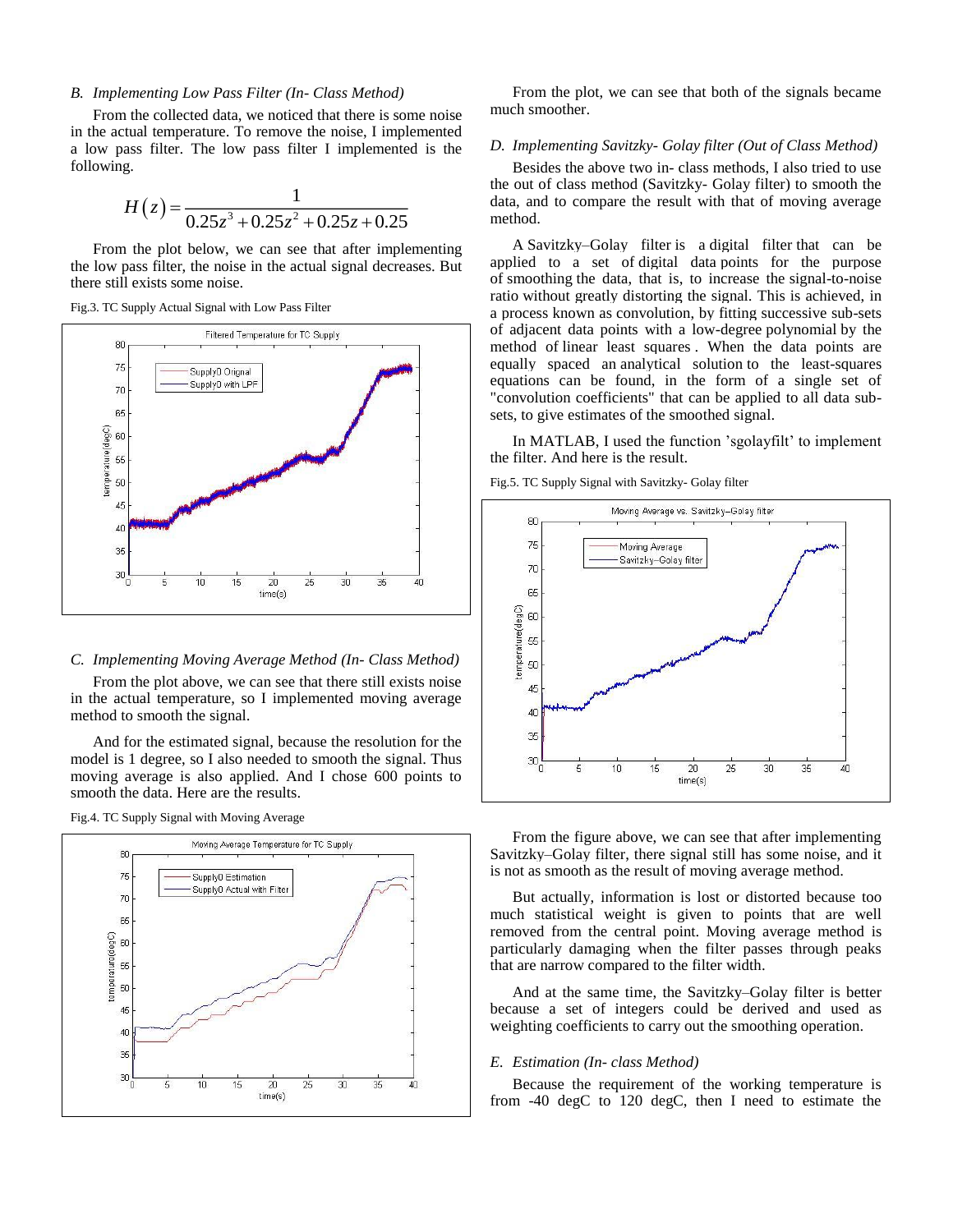estimation model performance at both high temperature and low temperature and at different changing frequency of the actual temperature.

I chose 5 seconds data which the estimated data can follow the actual temperature best. Then I regard the actual temperature as the input to the estimation model, and the estimated temperature as the output. And the way to analyze if the estimation model is good enough is to check if the output follows the input. Based on the input and output, I can use deconvolution for the output from input to get the system transfer function.

To estimate the performance at different condition, I used a sinusoid signal as the temperature input, and simulated both at high and low frequency. In the end, I convolute the input and the system transfer function to get the output, and compare it with the input.

Fig.6. The estimation of TC Supply at low temperature







Then to check the robustness, that is whether the model can predict the temperature well if there is noise in the input signal, I added noise to the input and simulated it. From the result, we can see that the model can still predict the temperature well with noise.

Fig.8. Estimation with Noise



# *F. Frequency Response (In- Class Method)*

In the end, I would like to see the error between actual and estimated temperature in frequency domain. Thus I calculated the error, and then did FFT for it. The result is shown in the following figure.

Fig.9. Frequency Analysis of TC Supply



From the result we can see that the power of error is very large at low frequency, but decrease to zero at high frequency. And it did not help a lot in comparing the estimation model with actual temperature.

#### *G. Conclusion*

From the comparison between the estimated temperature from the thermal model and the actual measured temperature, we can see that when the ambient temperature is 30 degC,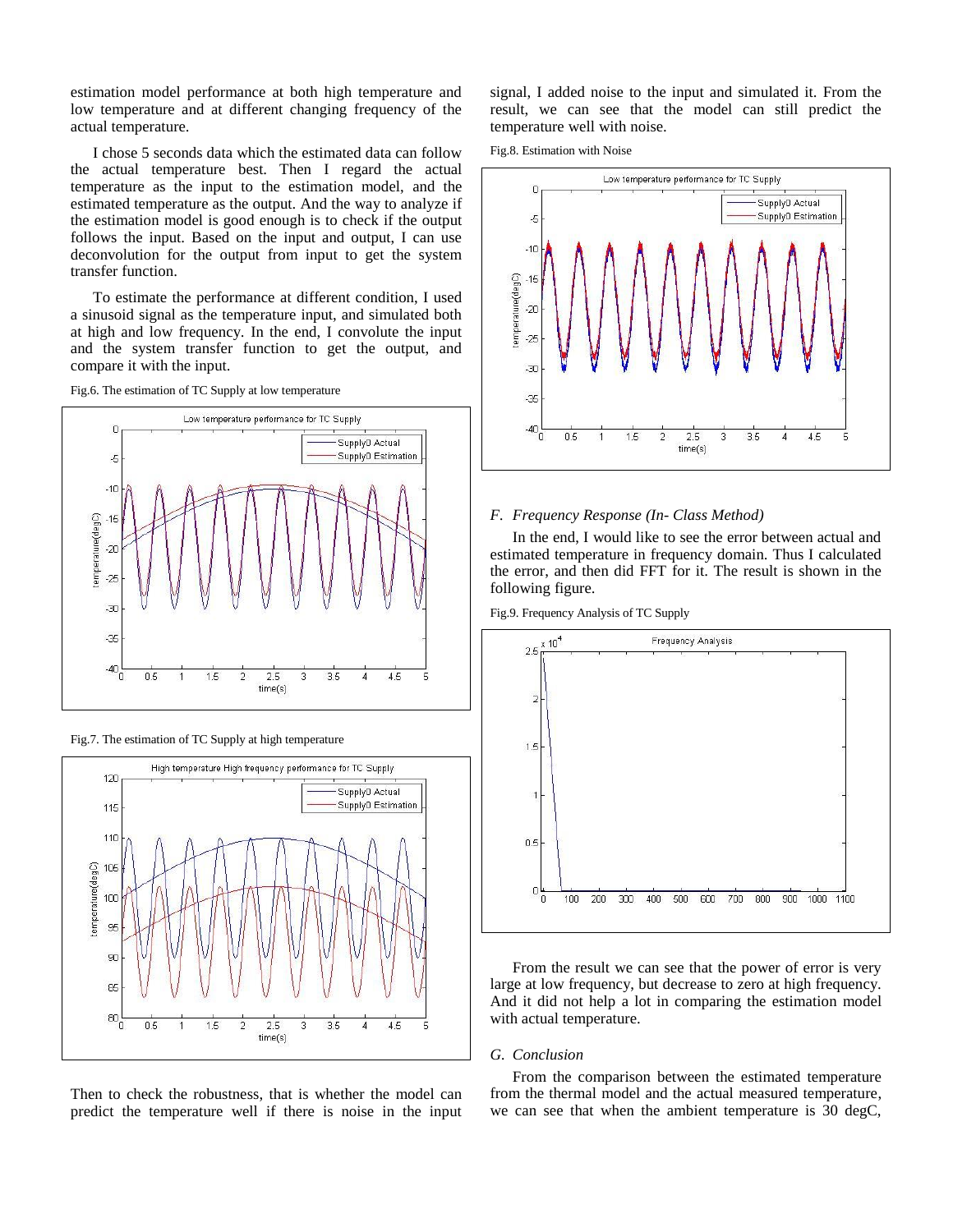estimated temperature can follow the actual change of the temperature very well when the temperature is not changing too fast. When the change rate is large, it could not follow very well, but the error is less than 5 degree, which is still acceptable.

When the ambient temperature is low, the input frequency is low, the estimated model can follow the actual temperature very well, but there always exists an offset, which is about 2 degC. When the input frequency is high, the error is changing, so the model could not follow the input very well, but the error is still under acceptable range. When the ambient temperature is high, both high and low input frequency, the model can follow the input, but the offset is about 5 degC, which is larger than that at low temperature.

Thus we can see that the estimation model can predict the actual temperature very well at low temperature, with error less than 2 degC. But at high temperature, the model could not predict the temperature very well, which will have about 5 degC error.

# III. TC ISO

Same as before, I processed the data for TC ISO.

#### *A. Collected Data*

The plot below is the collected data for TC ISO.

Fig.10. Collected Data for TC ISO



# *B. Implementing Low Pass Filter and Moving Average Method (In- Class Method)*

The same low pass filter and moving average method as TC Supply is applied to the actual temperature of TC ISO. This time I used 2000 points to have better results.

Fig.11. TC ISO Signal after smoothing



#### *C. Estimation*

To estimate the performance of TC ISO model at other temperature, I simulated similarly at both high and low temperature with different frequencies.

Fig.12. The estimation of TC ISO at low temperature



Fig.13 The estimation of TC ISO at high temperature